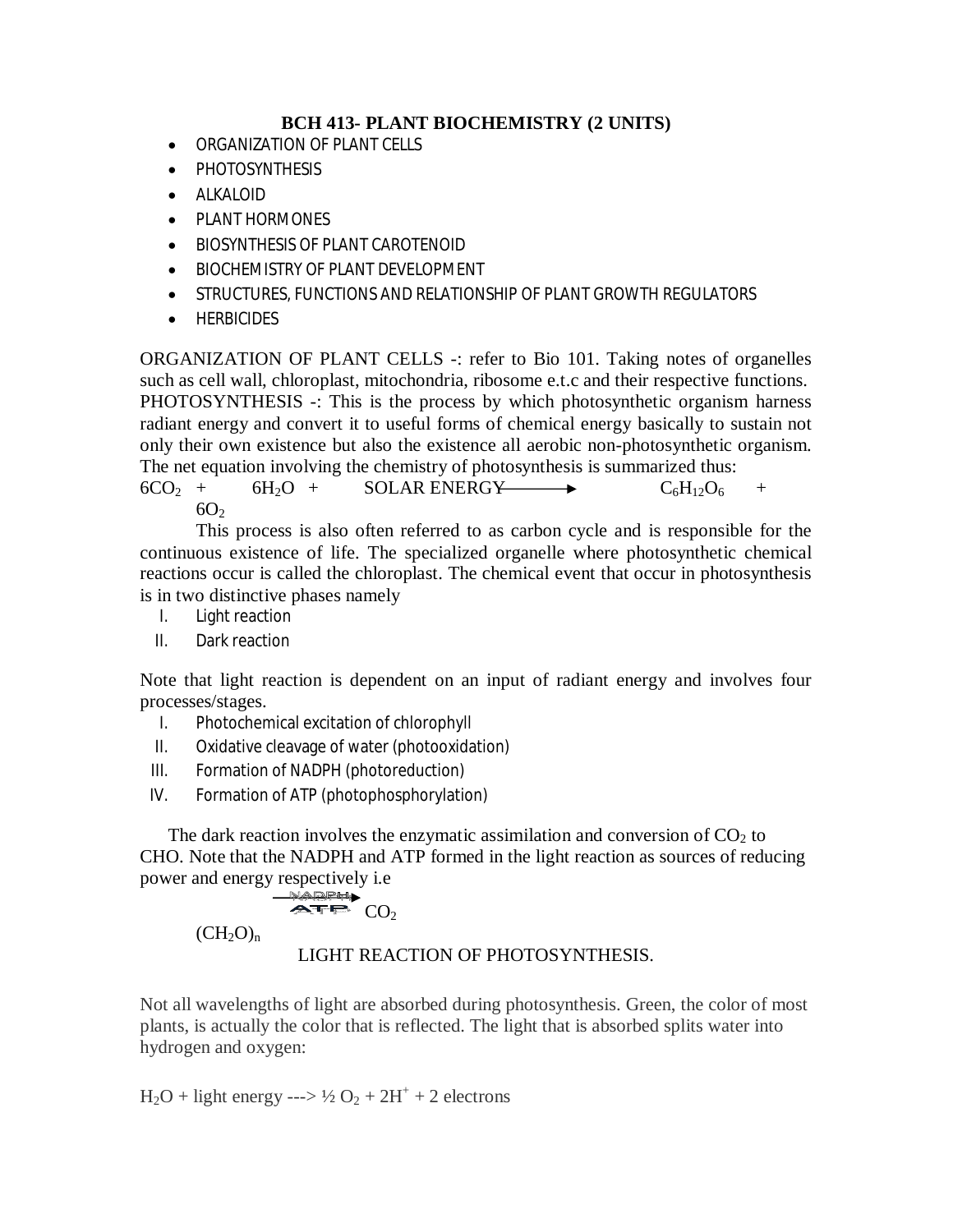- 1. Excited electrons from Photosystem I can use an electron transport chain to reduce oxidized  $P_{700}$ . This sets up a proton gradient, which can generate ATP. The end result of this looping electron flow, called cyclic phosphorylation, is the generation of ATP and  $P_{700}$ .
- 2. Excited electrons from Photosystem I could flow down a different electron transport chain to produce NADPH, which is used to synthesize carbohydratyes. This is a noncyclic pathway in which  $P_{700}$  is reduced by an exicted electron from Photosystem II.
- 3. An excited electron from Photosystem II flows down an electron transport chain from excited  $P_{680}$  to the oxidized form of  $P_{700}$ , creating a proton gradient between the stroma and thylakoids that generates ATP. The net result of this reaction is called noncyclic photophosphorylation.
- 4. Water contributes the electron that is needed to regenerate the reduced  $P_{680}$ . The reduction of each molecule of NADP<sup>+</sup> to NADPH uses two electrons and requires four photons. Two molecules of ATP are formed.

The primary photochemical event that happens is the absorption of photons of light by chlorophyll molecule which results in their excitation to higher energy levels. Thereafter, electrons from the excited chlorophyll molecules are transferred to specialized acceptor molecule and ultimately to  $NADP<sup>+</sup>$  which is accompanied by  $ATP$ formation. Water serves as e<sup>-</sup> donor (reducing agent) purposely to return the electron deficient (oxidized chlorophyll) molecule back to the ground state in a process accompanied by the release of oxygen molecules.

The net reaction is given is given thus:

Note -: light dependent phase of photosynthesis include two separate photosystems both of which must be activated for maximum efficiency. These photosystems are photosystem 1 or PS 1 or  $P_{700}$  (which contain largely chlorophyll a and photosystem 11 or PS 11 or P<sub>680</sub> which contain both chlorophyll a and chlorophyll b.

ELECTRON TRANSPORT CHAIN IN PHOTOSYNTHESIS

The electron flow in the dual photosystem model of the light reaction could be by:

- I. Non-cyclic phosphorylation
- II. Cyclic phosphorylation

In non-cyclic phosphorylation, the electron flow from one photosystem is associated with ATP production while the electron flow from the other is associated with NADPH production. However, the conventional and normal mode of operation is non-cyclic flow, though the chlorophyll can shift to cyclic mechanism under certain conditions. The processes of non-cyclic phosphorylation are considered in three segments thus:

- a) PS 11 -: It involves the production of oxygen. No intermediate is involved. It is assumed that photooxidation of water occur to give  $O_2$  and  $H<sup>+</sup>$ .
- b) PS 11 to  $P_{700}$ -: Electrons from photosystem 11 enters the pathway reminiscent of that in mitochondria. At least one molecule of plastoquinone and oxidized  $P_{700}$ , there exist at least three different electron carriers namely cytochrome b, which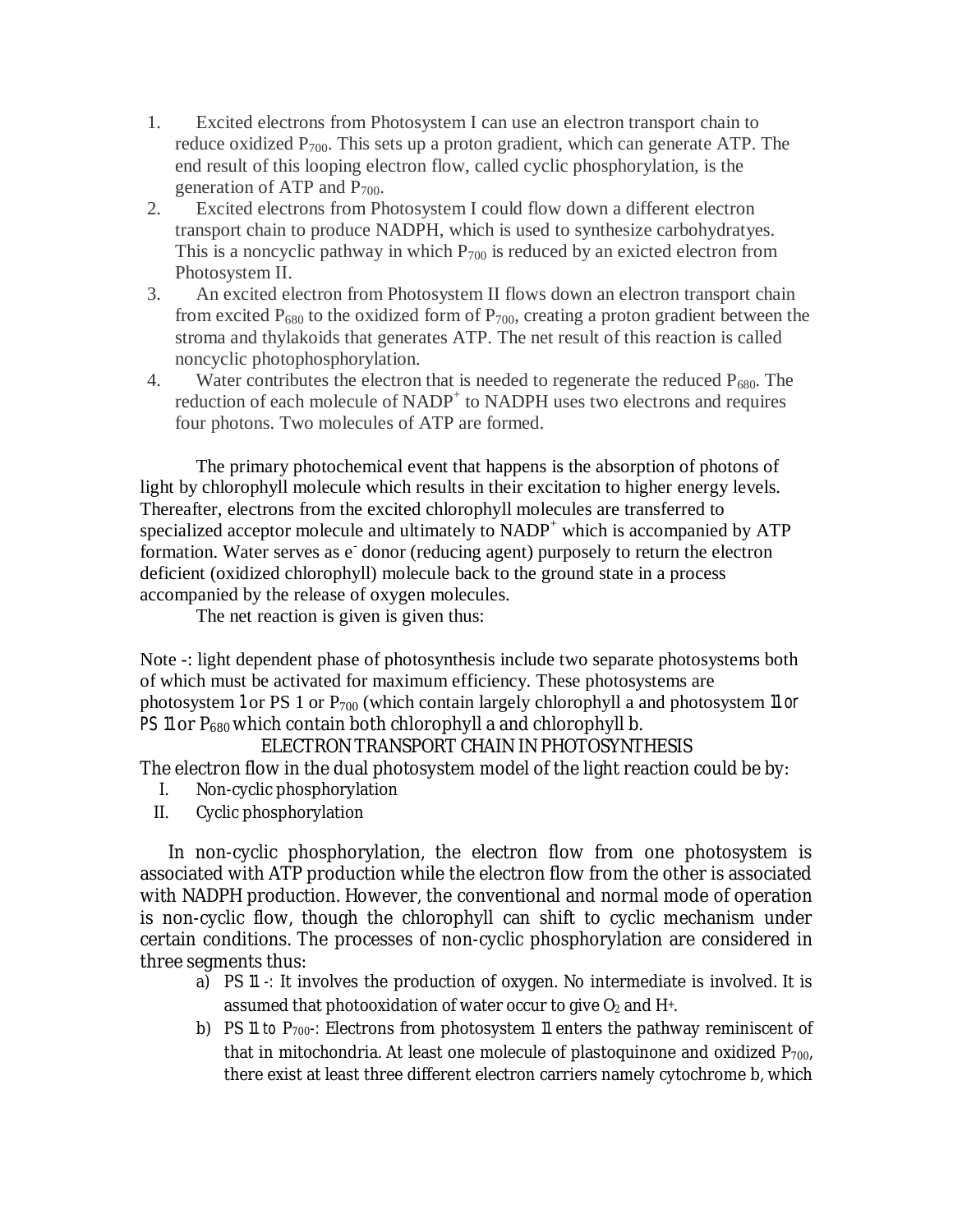is an iron-sulphur (Fe-S) protein, cyt-f and plastocyanin with one atom of copper (Cu).

c) REDUCTION OF NADP+ -: The intermediate electron acceptor from  $P_{700}$  is chlorophyll a, which passes the electron to membrane bound (FeS) protein, then to (FeS)<sub>2</sub> ferredoxins. Finally, electron flow via flavoprotein to NADP+.

There exist some similarities between the processes of oxidative phosphorylation and photophosphorylation and these are;

- 1. Oligomycin anf phlorhizin are inhibitor of both electron and phosphorylation
- 2. Antimycin A blocks the oxidation of b-type cytochrome
- 3. The same lipophylic phenols (e.g 2,4-dinitrophenol) acts as an uncoupler.
- 4. All inhibitors of electron transport prevents phosphorylation.
- 5. Both processes depend upon the integrity of the membrane

The flow of electrons in the photosystem model of light reaction is shown below

# DARK REACTION (FIXATION OF CO2)

The dark reaction is summarized by this equation

The conversion of  $CO<sub>2</sub>$  to simple sugar is through Calvin Cycle. The first reaction of this cycle is the conversion of ribulose-1,5-bisphosphate to two molecules of 3-phosphoglyrate molecules and it is catalyzed by the enzyme ribulose-1,5 phosphocarboxylase (RUBISCO)

The synthesis of hexose sugar from 3PG is achieved by the concerted actions of enzymes of glycolysis and those of pentose phosphate pathway as summarized by Calvin-Benson\_Bassham Scheme shown below.

# NET REACTION:

The reaction is regulated by the action of RUBISCO whose activity is inhibited by fructose-1,6-bisphosphate and activated by fructose-6-phosphate.

After the formation of fructose-6-phosphate, it is converted to starch follow the re action sequence below:

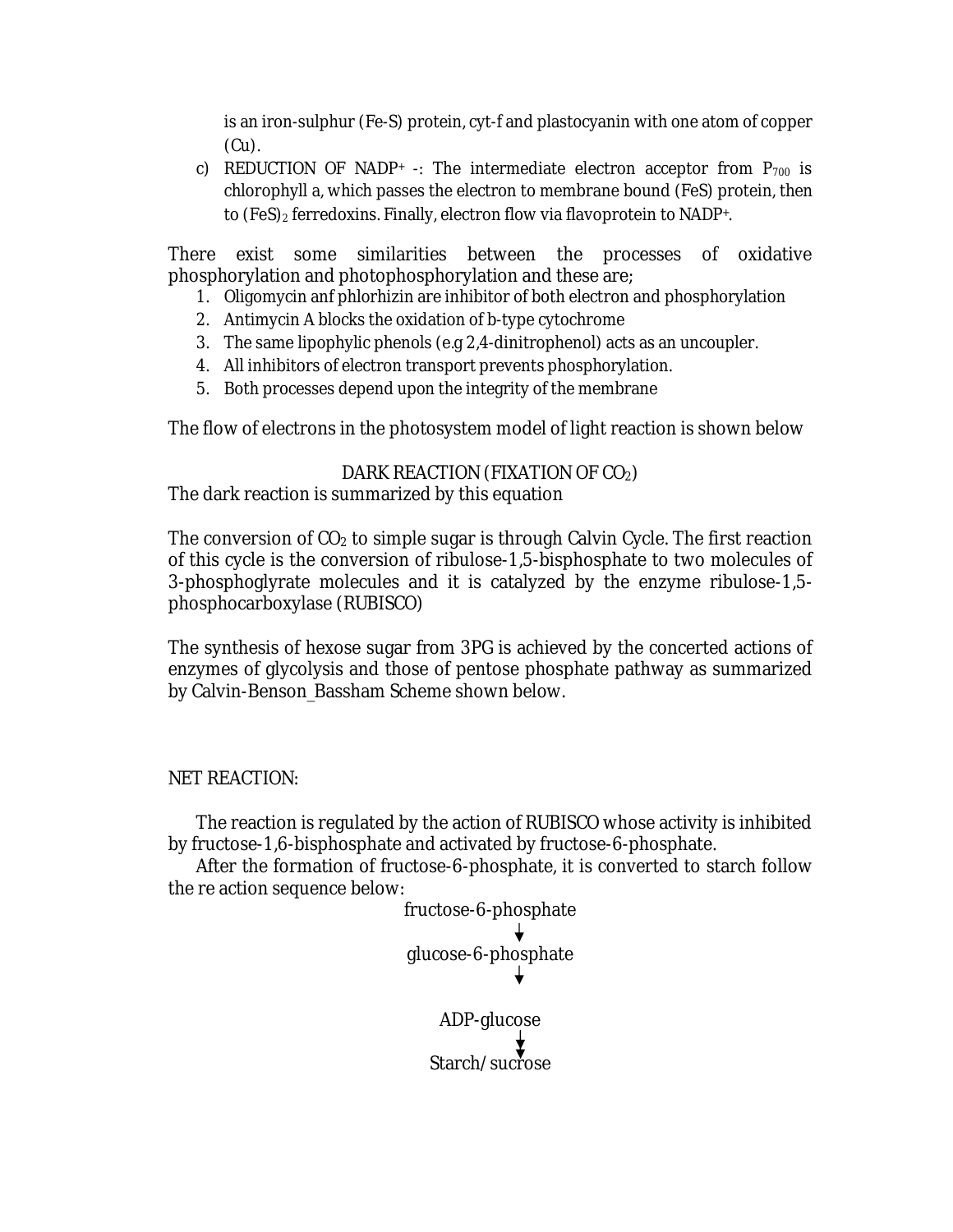Here is a summary of the steps used by plants and other organisms to use solar energy to make chemical energy:

- 1. In plants, photosynthesis usually occurs in the leaves. This is where plants can get the raw materials for photosynthesis all in one convenient location. Carbon dioxide and oxygen enter/exit the leaves through pores called stomata. Water is delivered to the leaves from the roots through a vascular system. The chlorophyll in the chloroplasts inside leaf cells absorbs sunlight.
- 2. The process of photosynthesis is divided into two main parts: light dependent reactions and light independent or dark reactions. The light dependent reaction happens when solar energy is captured to make a molecule called ATP (adenosine triphosphate). The dark reaction happens when the ATP is used to make glucose (the Calvin Cycle).
- 3. Chlorophyll and other carotenoids form what are called antenna complexes. Antenna complexes transfer light energy to one of two types of photochemical reaction centers:  $P_{700}$ , which is part of Photosystem I, or  $P_{680}$ , which is part of Photosystem II. The photochemical reaction centers are located on the thylakoid membrane of the chloroplast. Excited electrons are transferred to electron acceptors, leaving the reaction center in an oxidized state.
- 4. The light-independent reactions produce carbohydrates by using ATP and NADPH that was formed from the light-dependent reactions.

# FLAVONOID AND ALKALOID

Flavonoids and their derivatives are examples of natural pigments which are examples of natural pigments which are responsile for the colour of a number of foods and food products/materials. They have the basic structure shown below

Among the pigment derived from these structures are

- I. Anthocyanins
- II. Flavonones
- III. Flavanol
- IV. Flavones

It is the extent of delocalization of the electrons of central heterocyclic ring that is responsible for the different colours of anthocyanins (red or violet).

In food biochemistry, about six forms of anthocyanins are important and these has OH group on the 3,5,7 carbon while of the OH or methoxyl on  $3^{\mathsf{l}},$  4 $^{\mathsf{l}}$  and 5  $^{\mathsf{l}}$ carbons of the ring confers the difference.

The anthocyanins are often linked to one or several sugars and this often confer pigment changes as well as different function on them.

Certain flavonoids, such as leucocyanidins are colourless, however during oxidation processes, these colourless compounds undergo transformation into anthocyanidins (red or pink). This exemplifies what happen in certain varieties of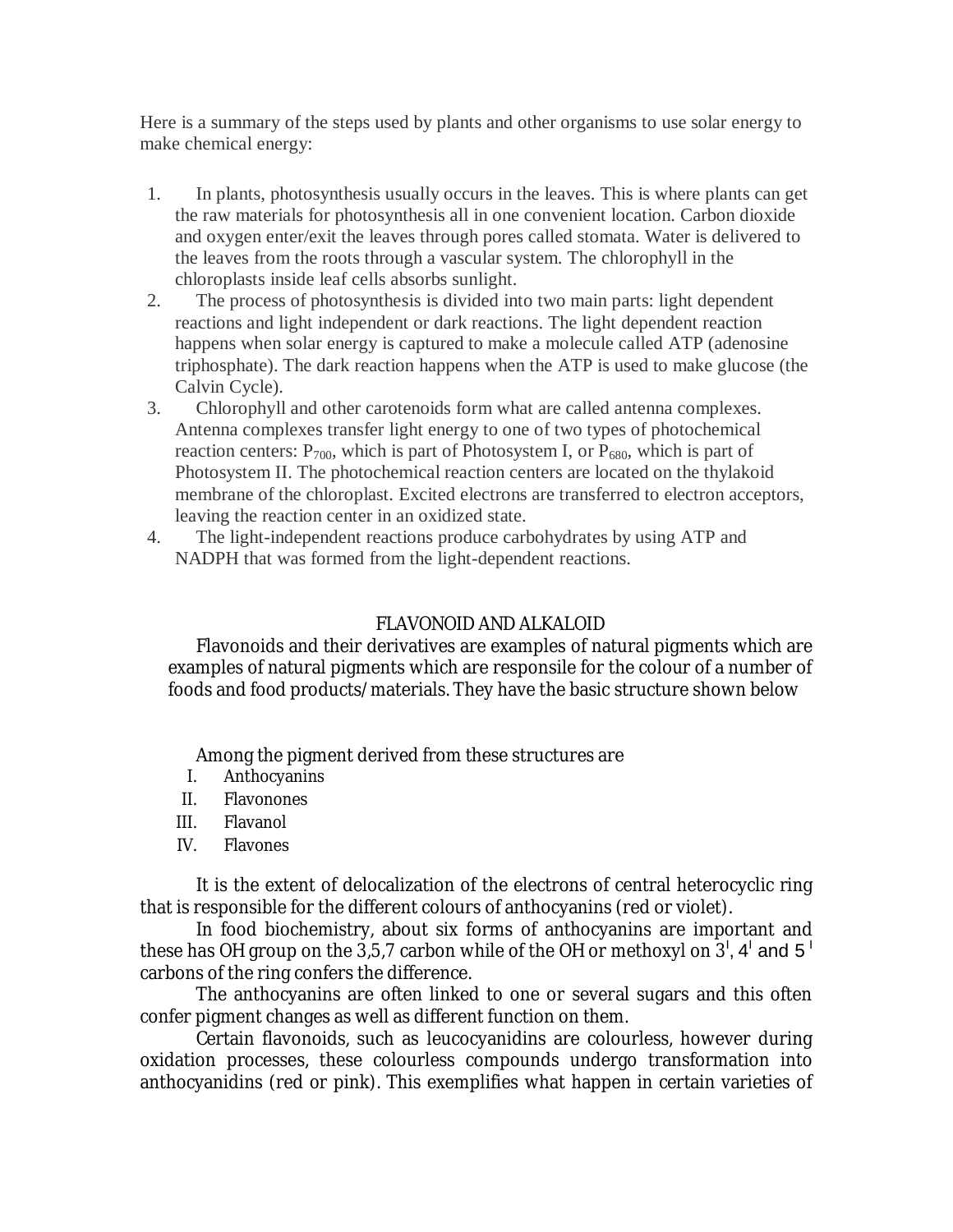apples, pears or bean. Moreso, the bitter taste of some grape fruits, lemon or oranges are due to the presence of flavonones such as naringin and hesperidin.

IMPORTANCE OF FLAVONOIDS IN FOOD TECHNOLOGY

- 1) Flavonol glycosides representing about 30% of the dry extract in tea contributes to astringent quality.
- 2) A non-bitter compound,naringenin may be obtained from naringin (bitter) by treating it with  $\alpha$  -L-rhamnosidase and  $\beta$  -glucosidase in a process known as debitterization of narigin.
- 3)  $\alpha$ -L-rhamnosidase is also known to react with hesperidin to yield dehydrochalonehesperidin glucoside, which is a sweet tasting substance often used as sweetner.

It should be noted that it is important to control the Ph, temperature and conditions supporting oxidation during storage so as to minimize or prevent reaction(s) which may give rise to colorless compound, because this is undesirable for the fruits and vegetable industries.

#### BIOLOGICAL AND PHARMACOLOGICAL PROPERTIES OF FLAVONOID

One of the functions of flavonoid in plant is to protect them against disease caused by microorganism and also to act as feeding deterrent to insects and other herbivores animals by providing toxic substances, thereby inhibiting the growth of microorganism or give unpleasant sensation to the taste buds of animals. Some isonvertin from the uvana roots (*Annonaceae*) have been reported to possess antimicrobial and cytotoxic property.

- Also, taxifolin, derivative of dihydroflavonol exhibits significant anti-inflammatory activity similar to that of hydrocortisome
- $\triangleright$  Furthermore, dihydroquarcetin (flavonol) has been shown to possess antiviral activities
- $\triangleright$  Naphtoquinone which are found in flowers and mushrooms are used as colouring or purgative
- $\triangleright$  Dicoumarol is known to be used in prevention of blood clotting.

OTHER IMPORTANT DRUGS/CHEMICALS THAT COULD BE DERIVED FROM PLANTS ARE LISTED BELOW

# **Drugs from Plants**

 $\triangleright$  There are over a hundred chemical substances that have been derived from plants for use as drugs and medicines. This is by no means a comprehensive list of all of the plants, names of chemicals, or uses for those chemicals, but it should serve as a useful starting point for further research. For your convenience, I have listed the common name of a plant next to its scientific name. Be advised that common names are very imprecise and often assigned to completely different plants, so use the scientific name when looking for additional information concerning a plant.

| Drug/Chemical | Action           | <b>Plant Source</b>                                  |
|---------------|------------------|------------------------------------------------------|
| Acetyldigoxin | Cardiotonic      | Digitalis lanata (Grecian foxglove, woolly foxglove) |
| Adoniside     | Cardiotonic      | Adonis vernalis (pheasant's eye, red chamomile)      |
| Aescin        | Antiinflammatory | Aesculus hippocastanum (horse chestnut)              |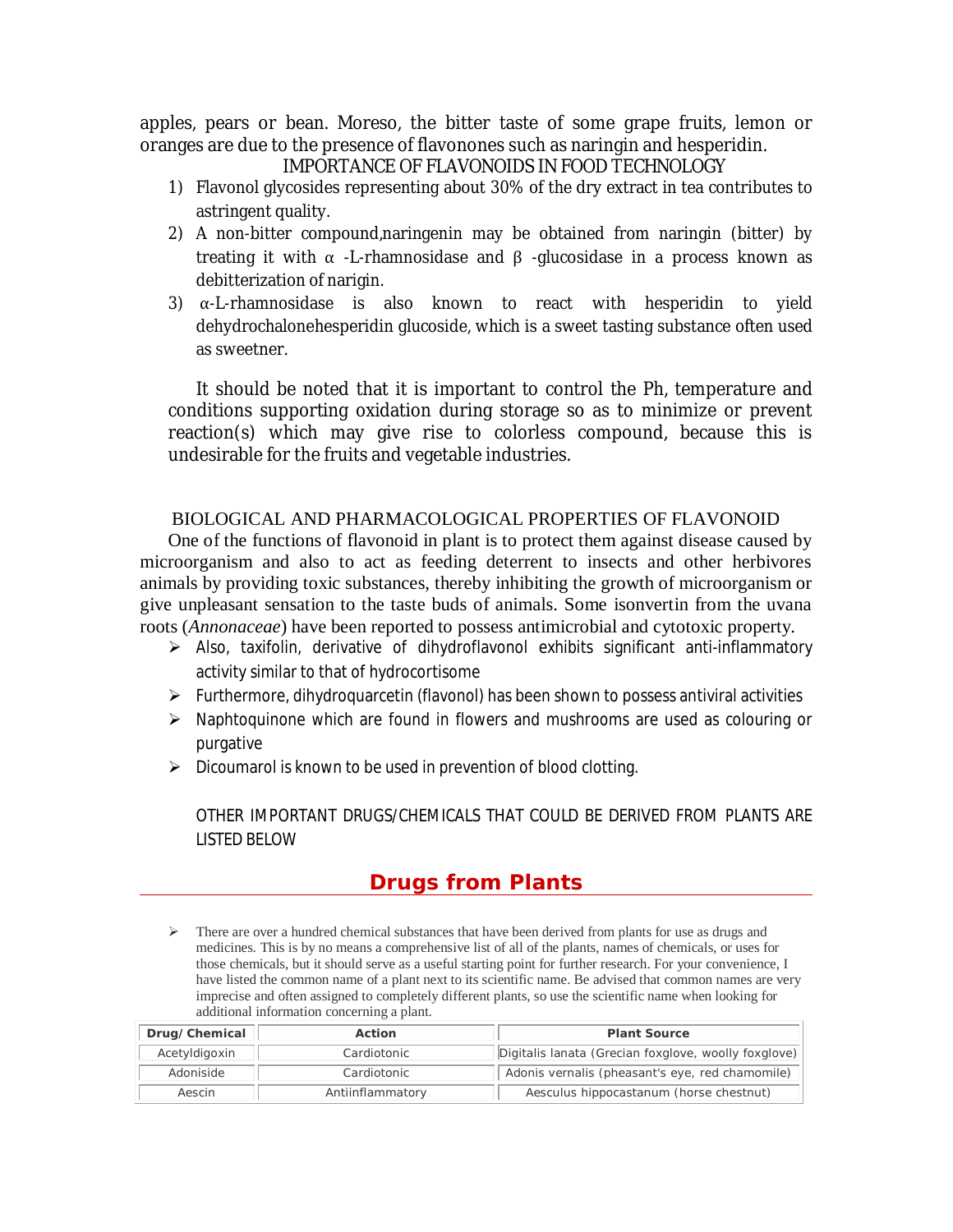| Aesculetin           | Antidysentery                            | Frazinus rhychophylla                 |
|----------------------|------------------------------------------|---------------------------------------|
| Agrimophol           | Anthelmintic                             | Agrimonia supatoria                   |
| Ajmalicine           | Treatment for circulatory disorders      | Rauvolfia sepentina                   |
| Allantoin            | Vulnerary                                | Several plants                        |
| Allyl isothiocyanate | Rubefacient                              | Brassica nigra (black mustard)        |
| Anabesine            | Skeletal muscle relaxant                 | Anabasis sphylla                      |
| Andrographolide      | Treatment for baccillary dysentery       | Andrographis paniculata               |
| Anisodamine          | Anticholinergic                          | Anisodus tanguticus                   |
| Anisodine            | Anticholinergic                          | Anisodus tanguticus                   |
| Arecoline            | Anthelmintic                             | Areca catechu (betel nut palm)        |
| Asiaticoside         | Vulnerary                                | Centella asiatica (gotu cola)         |
| Atropine             | Anticholinergic                          | Atropa belladonna (deadly nightshade) |
| Benzyl benzoate      | Scabicide                                | Several plants                        |
| Berberine            | Treatment for bacillary dysentery        | Berberis vulgaris (common barberry)   |
| Bergenin             | Antitussive                              | Ardisia japonica (marlberry)          |
| Betulinic acid       | Anticancerous                            | Betula alba (common birch)            |
| <b>Borneol</b>       | Antipyretic, analgesic, antiinflammatory | Several plants                        |

### PLANT HORMONES

plant hormone are specific organic substances produced naturally in higher plants, controlling growth and other physiological functions at the site remote from its place of production.they are known to be active in minute amount.they could be natural (endogenous) or synthetic. The initial biological reactions and changes chemical composition within the plant, thereby influencing developmental processes such as changes in growth pattern which leads to the formation of roots, shoots, leaves, flowers and other structural entities characteristics of plant. About six groups of endogenous plant hormones are known namely

- 1. Indole-3-acetic acid (IAA) (an auxin)
- 2. Gibberellic acid (a gibberellins)
- 3. Zeatin (a cytokinin)
- 4. Absciscic acid
- 5. Caffeine acid (a phenolic)
- 6. Ethylene

Indole-3-acetic acid could be synthesized from the tryptophan follow the processes of deamination followed by decarboxylation or vice-versa.

The compound could be destroyed by the enzyme IAA oxidase. Other synthetic auxins are

- $\triangleright$  Indole-3-propionic acid
- $\triangleright$  Indole-3-butyric acid

The biological activities and physiological relevance or importance of this hormones includes:

- I. Inhibition of lateral buds
- II. Control of leaves abscission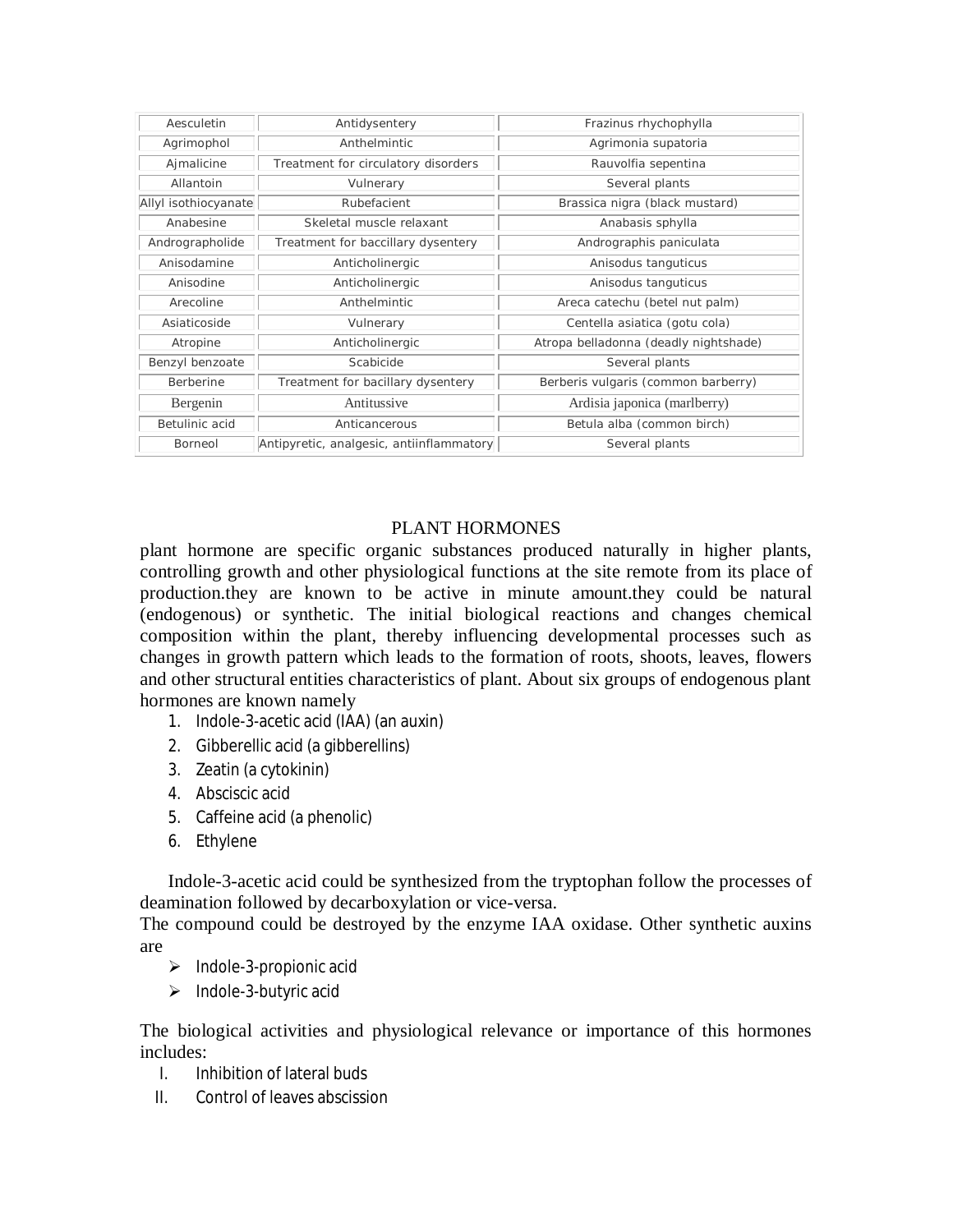- III. Moderate cell enlargement
- IV. Promotes cell enlargement
- V. Promotes cell division in cambium
- VI. Promotes germination at moderate concentration
- VII. Induces a highly increased number of vascular strands in roots
- VIII. Accelerates flowering
- IX. It promotes parthenocarpy
- X. Prevents premature dropping of fruits and leaves
- XI. Enhances improved fruit settings

GIBBERELLINS: there exist about 40 diferent types of gibberellin which are named as  $GB<sub>1</sub>$  to  $GB<sub>40</sub>$ . They contain lactone ring on cyclohexene ring with substituted OH and carboxyl functional groups. The early part of biosynthesis of GB is similar to that of carotenoids and terpenoid: in that, it begins from acetyl coA down to geranylgeranyl phosphate and involves intermediates such as mevalonate and mevalonate-5 phosphatepyrophosphate. However the other steps from geranylgeranyl pyrophosphate to gibberellin biosynthesis differ from those of carotenoids. The summary of gibberellins synthesis is given below

Importance of gibberellins in plant physiology includes:

- i. Regulation of sub-apical meristem activities such as stem cell enlargement
- ii. Control of fruit growth
- iii. Initiation of flowering
- iv. Leaf expansion
- v. Hyponasty of leaves
- vi. Parthenocarphy
- vii. Increase the length of hypocotyls and cotyledon

# CYTOKININS OR PHYTOKININ OR KINETIN

These hormones contain group of high specificity (purine nuclei) and one lipophilic group without specificity (the furan ring). They have been known to be extracted from tomato juice, coconut milk, immature fruits of Zea mays. They are known to be translocated in the xylem stream as well as basipetal movement in petiole. Their physiological effects include:

- i. Delays the breakdown of chlorophyll in detached leaves.
- ii. Participates in orderly development of embryo during seed development
- iii. It promotes cell division.
- iv. Increases the rate of protein synthesis
- v. Enhances the breakdown of dormancy of seeds

# ABSCISSIC ACID (ABA)

This plant hormones affects plant growth at a relatively low concentration. It posess an asymmetric carbon, hence can exist at (+) or (-) enantiomers. Naturally occurring ABA are usually in (+) form (2-cis-ABA). It can be transformed into 2-trans form in the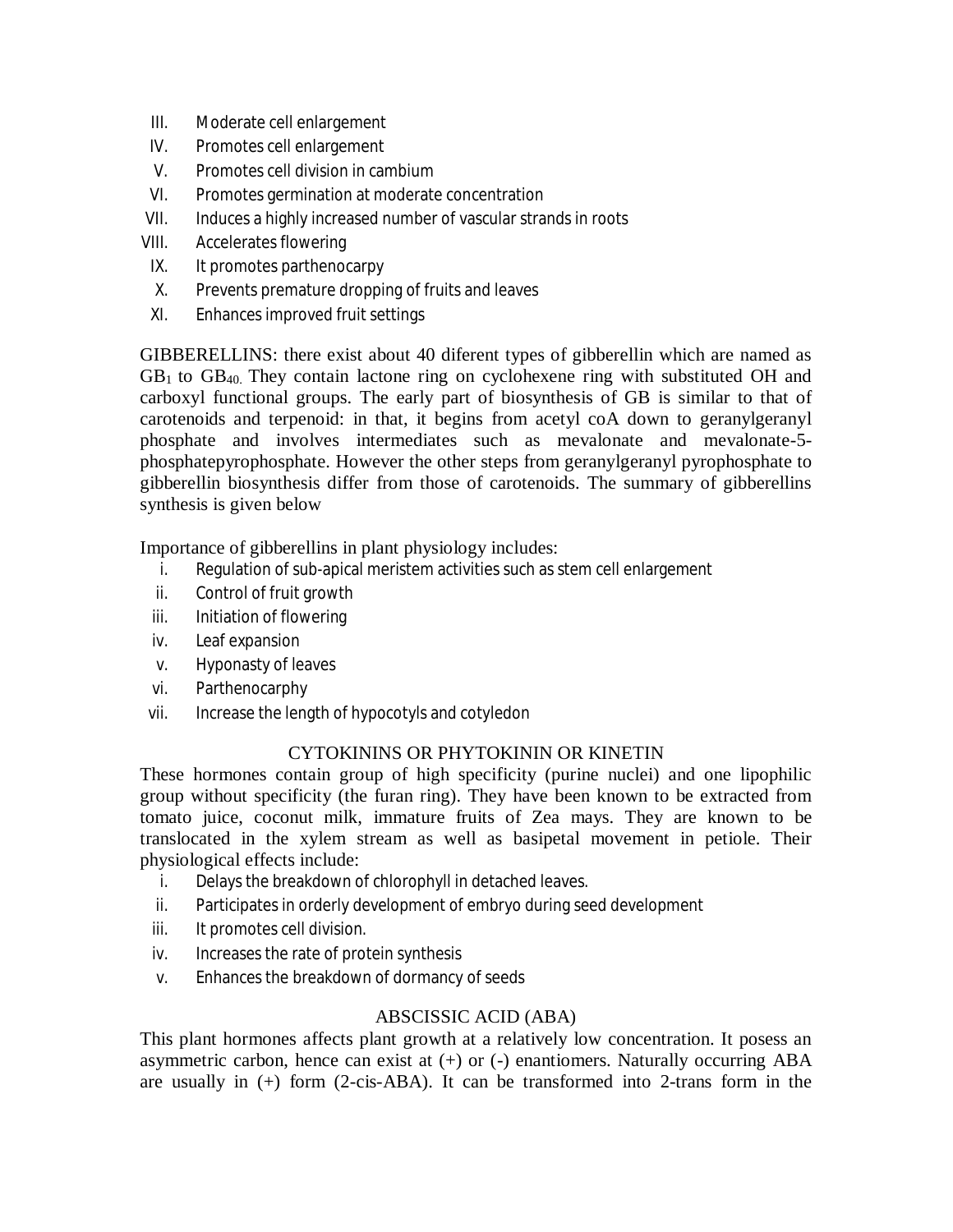presence of UV-light ABA is usually manufactured in matured leaves and then move up to the shoot apex through the phloem. Physiological effects of ABA includes:

- i. It controls bud dormancy
- ii. It initiates flowering
- iii. Controls leaves abscission
- iv. Regulates opening and closing of stomata
- v. Inhibits gibberellins induced enzyme synthesis

#### PHENOLICS

These are derivatives of phenol molecules and include compounds like cathechol, caffeine/caffeic acid and anthocyanidin. Some of them are powerful fungicidal and bacteriocidal agents. They are known to be able to protect plants from invasion by fungi and bacterial. If a plant is "wounded", phenolic compounds become concentrated around the damaged tissue(s) andf tend to "seal off" the area from the rest of plant. Large complex of phenolic molecules are frequently found in plant vacuoles or lumen of dead cells. Some insoluble phenolics are waste products of metabolic reactions. The phenolics are known to mediate physiological effects by way of:

- i. Inhibiting cell division and cell enlargement
- ii. In some cases, they prevent germination of many seeds

#### ETHYLENE

This is a volatile gas formed by ripening of fruits produce/synthesize high concentration of this compound in the intracellular spaces of the fruit tissue. It can also be produced in other tissue and organs such as leaf, stem, and roots (though at low concentration). Glucose and linoleic acid functions as precursors for the ethylene biosynthesis thus:

Physiological effects of ethylene includes among others:

- i. It triggers the ripening of many fruits.
- ii. It accelerates the abscission of leaves, stem and flowers
- iii. It inhibits stem elongation
- iv. It bring about stem swelling
- v. Involves in epinasty
- vi. It is also involved in flower petal discolouration
- vii. It reduces the incidence of pests and diseases

#### BIOSYNTHESIS OF CAROTENOID

The carotenoids are highly unsaturated hydrocarbon formed from the isoprene units linked end-to-end or their oxygenated derivatives. They are of two main groups namely

- (I) Carotenes
- (II) Xanthophylls

Both types are water insoluble pigment. The carotenes are purely hydrocarbon in nature whereas the xanthophylls are oxygen-containing derivatives.

They have common biochemical origin which is acetyl coA. They are always/mostly of plant origin but can also be found in animals, since the oxygenated half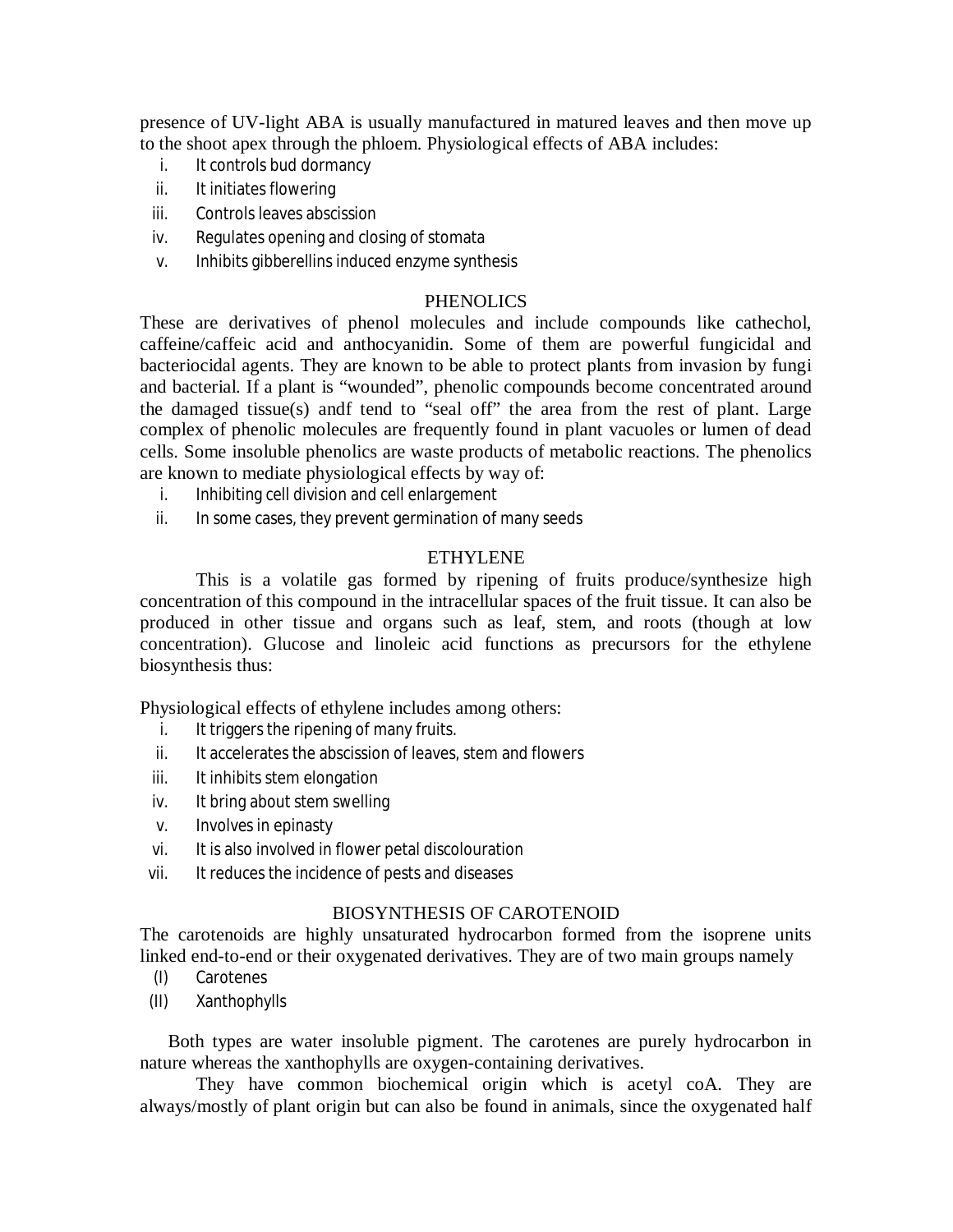molecule of  $\alpha$ ,  $\beta$  and y-carotene is vitamin A commonly found in milk, egg and liver. The most common carotene is  $\beta$ -carotene, which is a C-40 hydrocarbon consisting of a highly branched unsaturated chain containing identical substituted ring structure at each end. Other carotenoids are variance of  $\beta$ -carotene. Enzymatic symmetrical cleavage of  $\beta$ -carotene by carotenase will yield two molecules of vitamin A. in animal, for instance, this conversion represents a chief natural source of vitamin A.

It should be noted that the alcoholic form of vitamin A (i.e retinol) is essential for the chemical phenomenon of vision. It can be enzymatically converted to the oxidized aldehyde form (retinal) which become complexed with opsin to form active protein which functions as primary photoreceptor of incident light that ultimately transmits information to the nervous system. Biosynthetic pathway for carotenoids and its relationship with the steroids is given below:

Acetyl coA  $\longrightarrow$  dimethylallyl  $\longrightarrow$   $\longrightarrow$  farnesylPO<sub>4</sub>  $\longrightarrow$  farnesylPO<sub>4</sub> geranylgeranylPPI  $\longrightarrow$  Phytoene  $\longrightarrow$  lycopene carotenes ( $\alpha$ ,  $\beta$ ,  $\gamma$ -carotenes)

#### **HERBICIDES**

Pesticides are pest killing agents. They are described as substances intended for preventing, destroying, repelling, mitigating or controlling any pest, including unwanted species of plants or animals or animals during the production, storage, transport, distribution and processing of foods, agriculture products or animal feeds which may be administered to animals for the control of ectoparasites and vector of diseases dangerous to man and animals. They are classified broadly according to their:

- (I) Intended use or target organism
- (II) Chemical nature
- (III) Mode of action

Herbicides are therefore pesticides intended for killing plants or control weeds by interrupting their normal growth. They may either have certain selectivity by chemical property by the way of application in the control of weeds, grasses, or bushes in crop land, rangeland or forest or be a "total herbicide" for use on industrial sites and right-off way locations. They could be systemic or contact in action.

Over 100 types of herbicides are known to exist. All of these falls into a particular class or group which are broadly classified as:

- i. Dinitrophenol herbicide
- ii. Carboxylic acid herbicide
- iii. Bipyridilium herbicide

Examples of dinitrophenol herbicide is 2,4-dinitro-o-cresol otherwise known as Sinox while 2,4-dichlorophenoxy-acetic acid (2,4-D) is an example of carboxylic acid herbicides. The two most important examples of bipyridilium herbicides are diquat and paraquat.

Paraquat  $(1, 1^1$ -dimethyl-4,4<sup>I</sup>-bipyridinium dichloride) is otherwise known as methyl viologen is a non-selective herbicide. It is a quartenary herbicide, fast acting,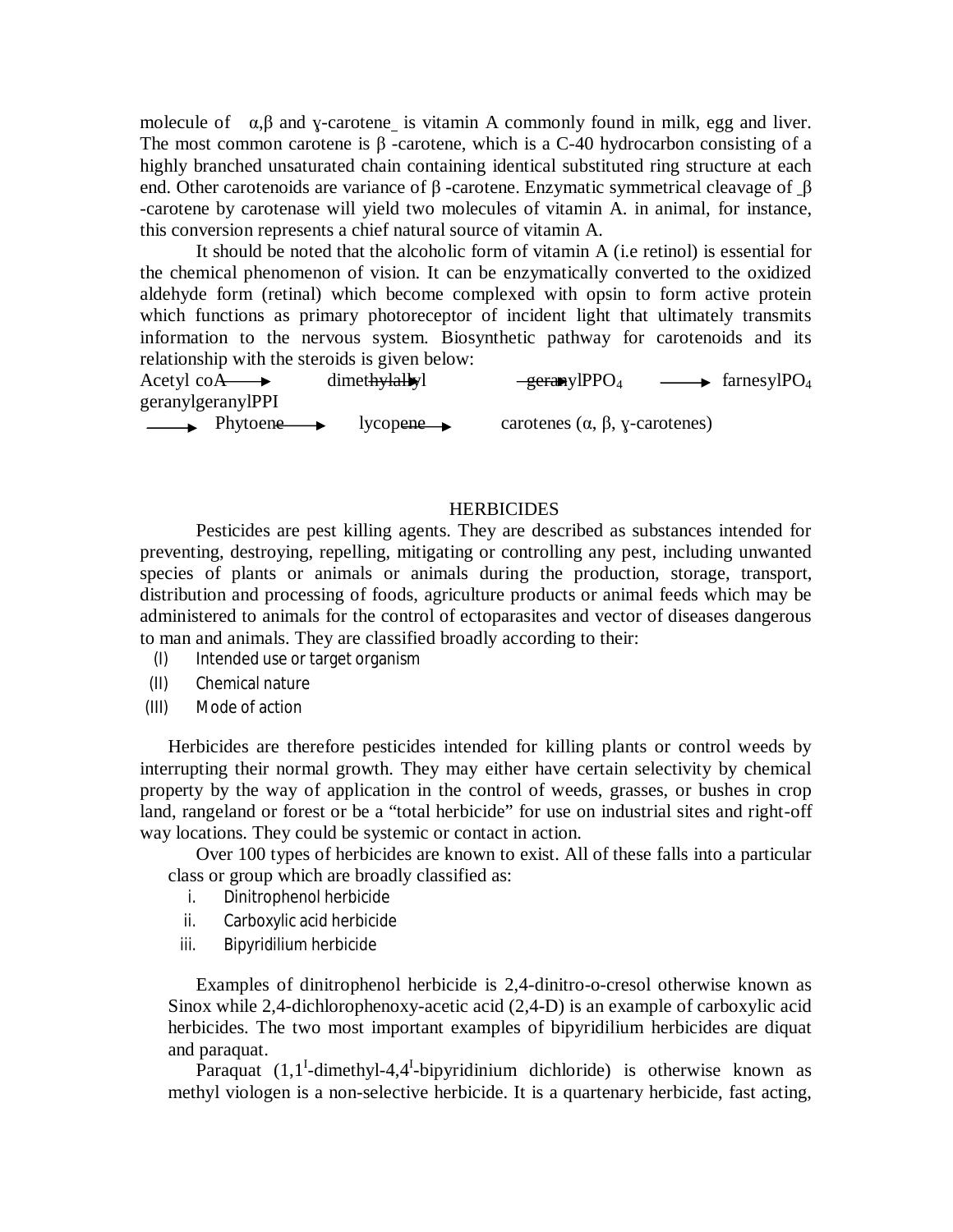widely used for broadleaf weed control. It is one of the world's worst poisons on earth, thus it has been banned or restricted in some countries.

It is synthesized from pyridine from the reaction of two sodium molecules in anhydrous ammonia and quartenizing a  $4.4<sup>I</sup>$ -bipyridyl product with methyl chloride under pressure. It has the chemical structure shown below:

It is non-explosive and non-inflammable in aqueous formulation. It is relatively stable under normal temperature, pressure and pH. Paraquat is corrosive to metals and reacts with strong oxidizers. It is stable in acid or neutral solutions but readily hydrolysed by alkali to its simpler constituents. The most frequently route of exposure to paraquat is either accidentally or intentionally. Its residues have been reported to be found in plants, soil, water and in foods.

First aid measures and managements principle in case of paraquat poisoning includes:

- i. Induction of vomiting
- ii. Washing of contaminated skin thoroughly with water and soap
- iii. Aspiration of gastric content and perform gastric lavage followed by administration of mineral absorbent such as fuller's earth (kaolin), bentonite or activated charcoal in order to remove any unabsorbed PQ remaining in the GIT.
- iv. Purgatives such as MgSO<sub>4</sub>, Mg Citrate, Sorbitol or mannitol may be given.

ia

The importance of oxidative stress as a mechanism of PQ toxicity has been demonstrated in ic outcomes of the redox cycling reactions were identified and these includes:

- 1. Generation of superoxide anion which can lead to the formation of more toxic reactive oxygen such as hydrogen peroxides and hydroxyl radicals.
- 2. Oxidation of the cellular NADPH, the major source of reducing equivalents for the intracellular reduction PQ, which results in the disruption of important NADPH-requiring biochemical processes.
- 3. Lipid peroxidation which results in the oxidative degeneration of cellular polyunsaturated fatty acids.



The redox cycle reaction of PQ that causes superoxide production is shown below: